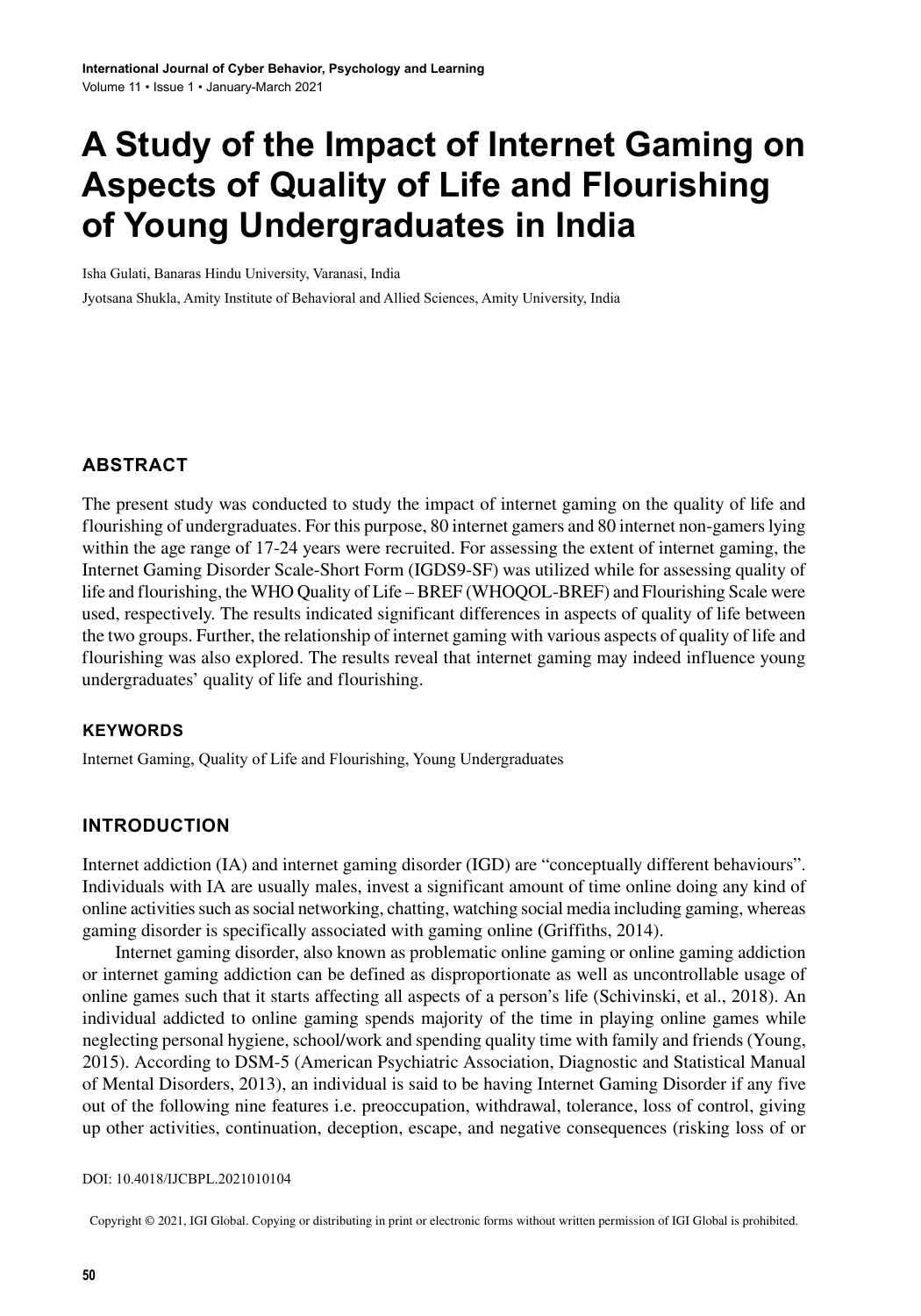actual loss of relationships, job, academic or career advancement opportunities), have been present in the last 12 month period.

It is often believed that the amount of time spent on online gaming is a great criterion for identifying internet gaming addicts (Lemmens & Hendriks, 2016). This idea is based on various studies that indicate that addicted online gamers generally spend approximately 80 hours in a week playing online (Griffiths, 2009) and that addicted gamers devote more than four times as much time engaging in online role-playing games and more than thrice as much time engaging in online shooter games than non-addicted gamers (Lemmens & Hendriks, 2016). However, by using the amount of time spent on online gaming, it is almost impossible to distinguish excessive gamers (those gamers who despite engaging in internet gaming for excessively long hours, sometimes as long as even 14 hours per day, exhibit a few or almost no negative consequences associated with IGD) from addicted gamers(those gamers who engage in online gaming so much so that they fulfil the DSM-5 criteria for diagnosis of IGD (Griffiths, 2010). Griffiths (2010) with the help of two case studies demonstrated that both excessive gaming and addictive gaming although being behaviourally identical in terms of hours of game playing, are quite distinct in terms of the motivation, the significance and the gaming experience that these two classes of gaming carry for the gamers. Currently, the number of hours spent playing online is not considered as a reliable as well as valid criterion for diagnosing online gaming addiction (Griffiths, 2009; Kuss, 2013).

Ferguson et al., (2011) performed a meta- analysis on thirty-three published research studies and dissertations to estimate the predominance of pathological online gaming as well as its co-morbidity with mental health issues, trouble in academics and difficulties in social relationships. The researchers estimated that around 3.1% population falls in the category of pathological gamers and that online gaming indeed leads to poor mental health, unsatisfactory academic performance and poor social relationships. To assessthe relationship between Internet Gaming Disorder and psychological issues, interpersonal issues, and well-being, Cheng et al. (2018), found that Internet Gaming Disorder was highly positively correlated with psychological issues and interpersonal issues while it was found to be inversely correlated with life satisfaction and wellbeing. Scott and Porter-Armstrong (2018) did an extensive literature review of studies having key words namely, online/ internet gaming, wellbeing, psychosocial and the like. They tentatively concluded that playing online Massively Multiplayer Online Role Playing Games has both helpful as well as harmful impact on the psychosocial well being of the gamers. Bargeron and Hormes (2017) studied 257 regular online gamers and reported that nearly 8.7% of the study sample met the DSM-5 criteria for Internet Gaming Disorder and that such individuals more frequently experienced stress, anxiety and depression, had lower satisfaction with life and heightened levels of impulsivity. Männikkö et al. (2017) found problematic online gaming to be significantly associated with psychological and physical health issues such as sleep disturbances, fatigue, depression as well as anxiety and also concluded that individuals who had an inclination for social interactions over internet spent more amount of time playing online. Wartberg et al (2017a), found that adolescents who met the criteria for Internet Gaming Disorder perceived less amounts of socialsupport, had a large number of friends, made over internet and had poor quality of life related to health in comparison to the adolescents without Internet Gaming Disorder. In another study, Wartberg et al (2017b) inferred that adolescents who have anger related issues, are emotionally distressed or have low self esteem or whose parents have anxiety are vulnerable to developing Internet Gaming Disorder in their early adolescence.

Lim et al. (2016), in a comparison of Internet gaming disorder group with the healthy control group indicated that the former group exhibited more symptoms of depression as well as anxiety, had higher degrees of impulsivity and aggression, higher degree of distress, and a poorer quality of life. Martončik and Lokša (2016), in their study on Massively Multiplayer Online Role Playing Gamers found that the gamers experienced appreciably lower amounts of loneliness and social anxiety when online than when in physical world. Smoking and employment of mother were found to increase addiction towards gaming while belonging to female gender and education of the mother decreased the